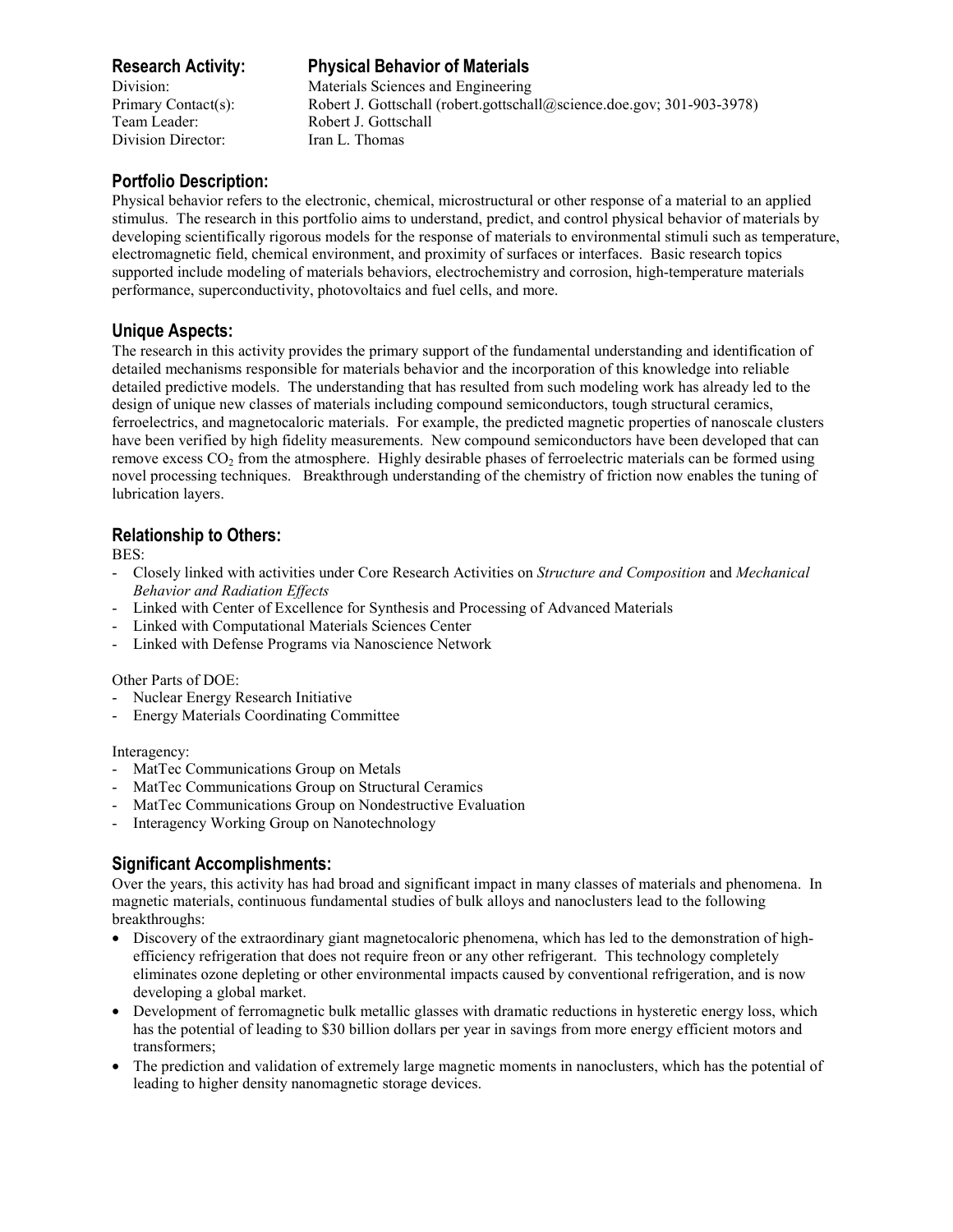In semiconductors research, major accomplishments in silicon-based and other compound semiconductors are:

- Research in wide band-gap semiconductors has led to a succession of world records for energy conversion efficiency in solar photovoltaics, and been recognized by the 2001 John Bardeen Award from the American Physical Society.
- Breakthrough work in the understanding of the electronic properties of gallium nitride has led to much brighter and substantially more energy-efficient lighting sources using light emitting diodes. This work was recognized by the 1999 James C. McGroddy Prize from the American Physical Society, and is now being marketed for traffic light and a multitude of other applications by virtue of their greatly extended lifetimes, increased brightness and reduced energy consumption.
- A new dielectric technology for capacitors, based on high dielectric constant ceramic perovskites oxides, has been developed. The new technology overcomes the conventional silicon dioxides thickness limitation of two to three nanometers (i.e. about three to five atomic layers), and thus offers promise of further extending Moore's Law, which predicts the doubling of the performance/cost ratio for silicon-based devices every eighteen months. This breakthrough promises smaller and faster field effect transistors that will in turn lead to faster and more versatile computers.
- A tenfold increase in the electrical conductivity of the semiconductor gallium arsenide was achieved and is now an attracting market interest for application in electronic devices, diode lasers, reading compact discs and ultrahigh speed transistors.

Other major accomplishments supported by this activity are:

- Nanocrystals of semiconductor cadmium selenide were demonstrated to successfully remove excess carbon dioxide from the atmosphere. The technology could potentially convert unwanted carbon dioxide into useful organic molecules with major environmental benefits.
- Experimental studies of interfacial forces have resulted in an atomic understanding of interfacial adhesion and the ability to tune frictional forces at the atomic level. The development of instrumentation that enabled this work was recognized by an R&D 100 award.
- Pioneering work in rare earth alloys, which was also recognized by an R&D 100 Award, has led to high performance phosphors that are now marketed in television tubes, and cheaper and more powerful permanent magnets including the development of a new market and the spawning of a private sector company that markets it.
- Discovery of a molecular coating that spontaneously self-assembles and orders into a single layer like the bristles on a brush. The coating permits remarkably low friction as a consequence of the physical waving motion of the oriented "bristles". This discovery could lead to energy savings in the U.S. where frictional energy losses are presently estimated as \$1.9 billion dollars per year.

#### **Mission Relevance:**

Research in this activity underpins the mission of DOE in many ways by developing the basic science necessary to improve reliability of materials in mechanical and electrical applications and to improve the generation and storage of energy. With increased demands being placed on materials in real-world environments (extreme temperatures, strong magnetic fields, hostile chemical environments, etc.), understanding how their behavior is linked to their surroundings and treatment history is critical. Research in mission-relevant topics in this activity include corrosion (4.2% of GNP), photovoltaics, fast-ion conducting electrolytes for batteries and fuel cells, novel magnetic materials for low magnetic loss (\$30 billion/year) and high-density storage, and magnetocaloric materials for high-efficiency refrigeration.

#### **Scientific Challenges:**

The challenge in this area is to develop the scientific understanding of the mechanisms that control the behavior of materials and to use that understanding to design new materials with desired behaviors. The CRA encompasses efforts aimed at understanding the behavior of materials including control of conductivity, magnetic response, corrosion resistance, and high-temperature performance through first principles modeling leading to *a-priori* design of new materials systems.

### **Funding Summary:**

| <b>FY 2000</b> | <b>FY 2001</b> | <b>FY 2002</b> |
|----------------|----------------|----------------|
| \$14,667       | \$16,449       | \$15,832       |